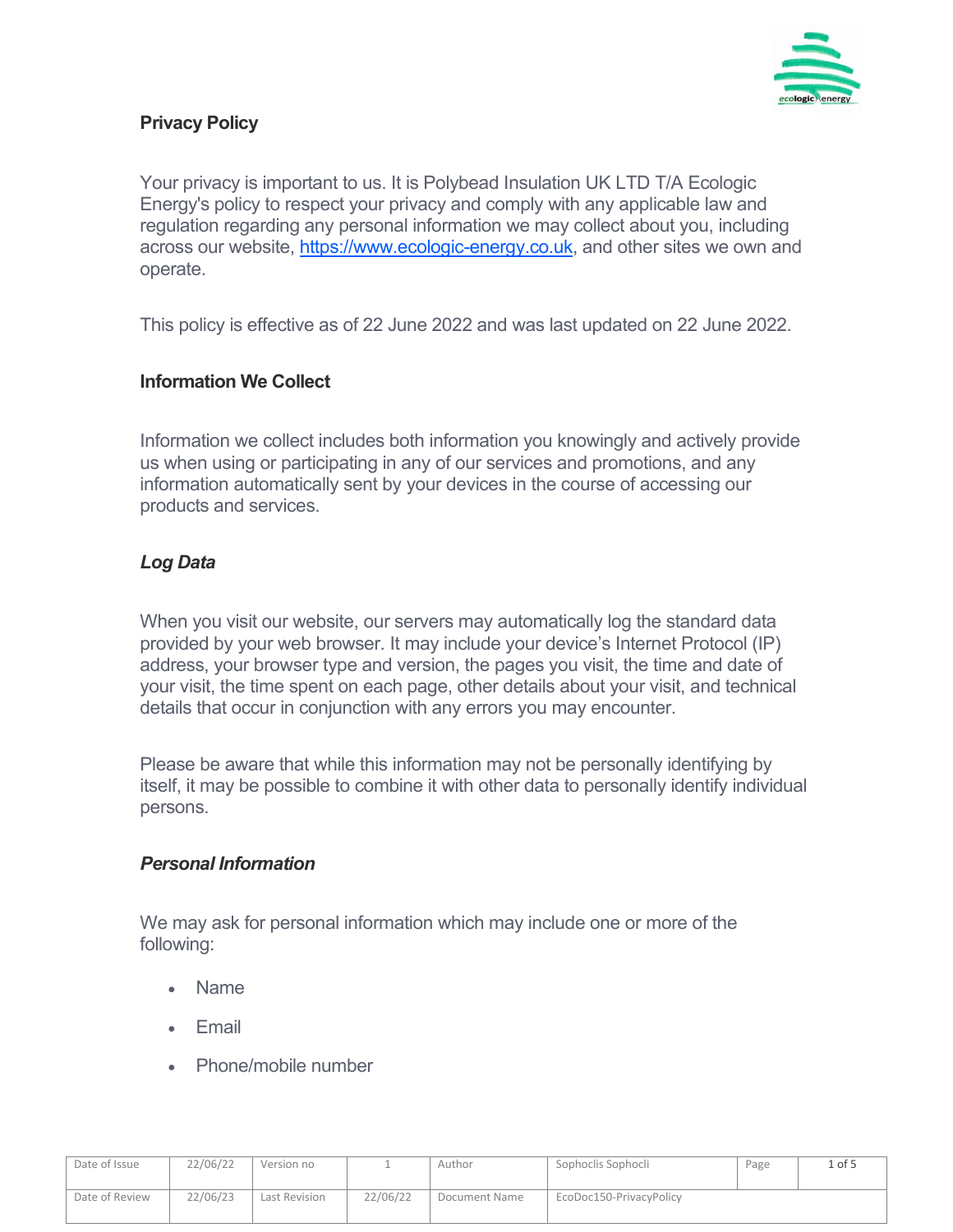

# *Legitimate Reasons for Processing Your Personal Information*

We only collect and use your personal information when we have a legitimate reason for doing so. In which instance, we only collect personal information that is reasonably necessary to provide our services to you.

#### *Collection and Use of Information*

We may collect personal information from you when you do any of the following on our website:

- Sign up to receive updates from us via email or social media channels
- Use a mobile device or web browser to access our content
- Contact us via email, social media, or on any similar technologies
- When you mention us on social media

We may collect, hold, use, and disclose information for the following purposes, and personal information will not be further processed in a manner that is incompatible with these purposes:

We may collect, hold, use, and disclose information for the following purposes, and personal information will not be further processed in a manner that is incompatible with these purposes:

- to contact and communicate with you
- for analytics, market research, and business development, including to operate and improve our website, associated applications, and associated social media platforms
- for advertising and marketing, including to send you promotional information about our products and services and information about third parties that we consider may be of interest to you

Please be aware that we may combine information we collect about you with general information or research data we receive from other trusted sources.

| Date of Issue  | 22/06/22 | Version no    |          | Author        | Sophoclis Sophocli      | Page | $2$ of 5 |
|----------------|----------|---------------|----------|---------------|-------------------------|------|----------|
| Date of Review | 22/06/23 | Last Revision | 22/06/22 | Document Name | EcoDoc150-PrivacyPolicy |      |          |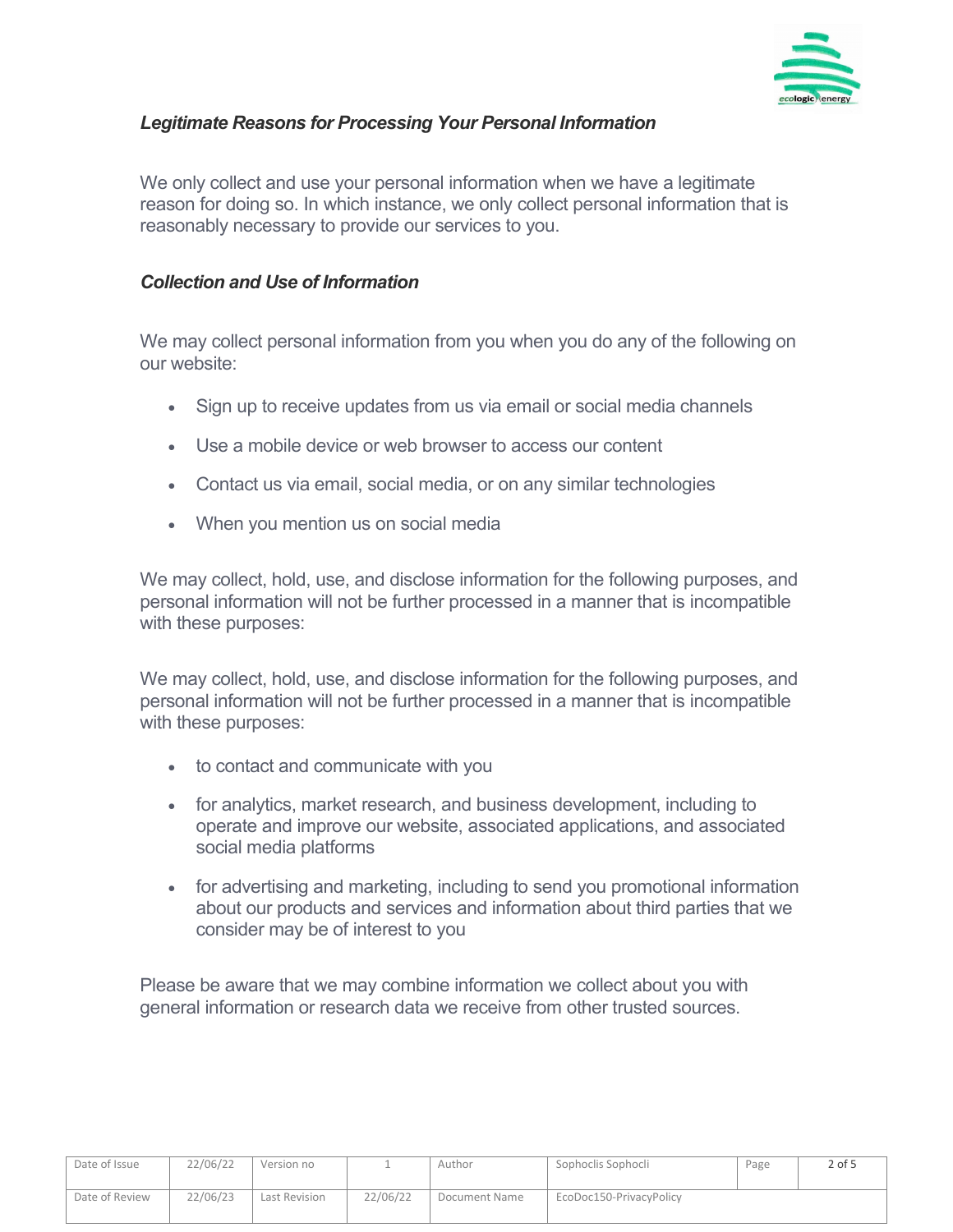

## *Security of Your Personal Information*

When we collect and process personal information, and while we retain this information, we will protect it within commercially acceptable means to prevent loss and theft, as well as unauthorized access, disclosure, copying, use, or modification.

Although we will do our best to protect the personal information you provide to us, we advise that no method of electronic transmission or storage is 100% secure, and no one can guarantee absolute data security. We will comply with laws applicable to us in respect of any data breach.

You are responsible for selecting any password and its overall security strength, ensuring the security of your own information within the bounds of our services.

### *How Long We Keep Your Personal Information*

We keep your personal information only for as long as we need to. This time period may depend on what we are using your information for, in accordance with this privacy policy. If your personal information is no longer required, we will delete it or make it anonymous by removing all details that identify you.

However, if necessary, we may retain your personal information for our compliance with a legal, accounting, or reporting obligation or for archiving purposes in the public interest, scientific, or historical research purposes or statistical purposes.

### **Children's Privacy**

We do not aim any of our products or services directly at children under the age of 13, and we do not knowingly collect personal information about children under 13.

### **International Transfers of Personal Information**

The personal information we collect is stored and/or processed where we or our partners, affiliates, and third-party providers maintain facilities. Please be aware that the locations to which we store, process, or transfer your personal information may not have the same data protection laws as the country in which you initially provided the information. If we transfer your personal information to third parties in other countries: (i) we will perform those transfers in accordance with the requirements of applicable law; and (ii) we will protect the transferred personal information in accordance with this privacy policy.

| Date of Issue  | 22/06/22 | Version no    |          | Author        | Sophoclis Sophocli      | Page | 3 of 5 |
|----------------|----------|---------------|----------|---------------|-------------------------|------|--------|
| Date of Review | 22/06/23 | Last Revision | 22/06/22 | Document Name | EcoDoc150-PrivacyPolicy |      |        |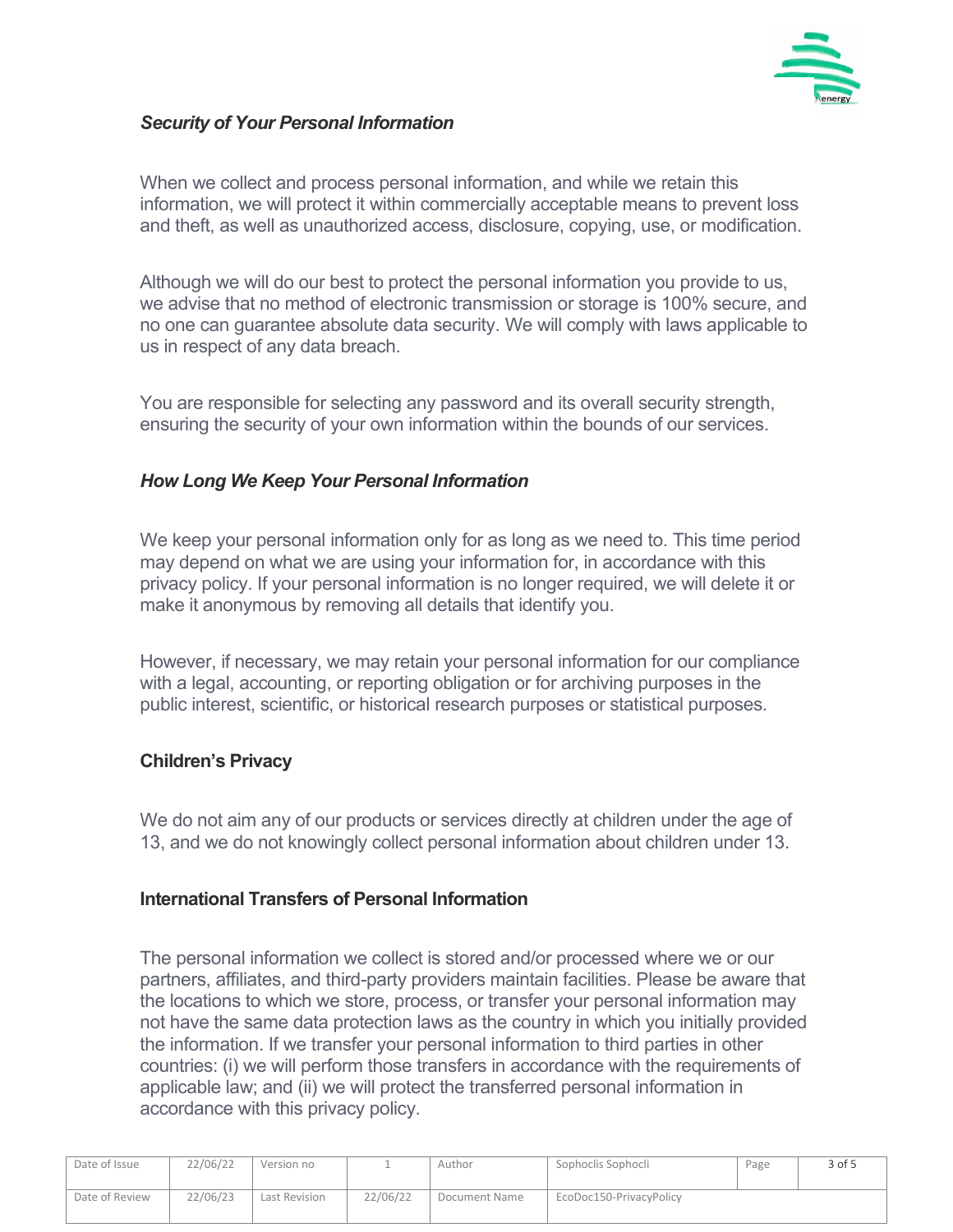

## **Your Rights and Controlling Your Personal Information**

You always retain the right to withhold personal information from us, with the understanding that your experience of our website may be affected. We will not discriminate against you for exercising any of your rights over your personal information. If you do provide us with personal information you understand that we will collect, hold, use and disclose it in accordance with this privacy policy. You retain the right to request details of any personal information we hold about you.

If we receive personal information about you from a third party, we will protect it as set out in this privacy policy. If you are a third party providing personal information about somebody else, you represent and warrant that you have such person's consent to provide the personal information to us.

If you have previously agreed to us using your personal information for direct marketing purposes, you may change your mind at any time. We will provide you with the ability to unsubscribe from our email-database or opt out of communications. Please be aware we may need to request specific information from you to help us confirm your identity.

If you believe that any information we hold about you is inaccurate, out of date, incomplete, irrelevant, or misleading, please contact us using the details provided in this privacy policy. We will take reasonable steps to correct any information found to be inaccurate, incomplete, misleading, or out of date.

If you believe that we have breached a relevant data protection law and wish to make a complaint, please contact us using the details below and provide us with full details of the alleged breach. We will promptly investigate your complaint and respond to you, in writing, setting out the outcome of our investigation and the steps we will take to deal with your complaint. You also have the right to contact a regulatory body or data protection authority in relation to your complaint.

### **Use of Cookies**

We use "cookies" to collect information about you and your activity across our site. A cookie is a small piece of data that our website stores on your computer, and accesses each time you visit, so we can understand how you use our site. This helps us serve you content based on preferences you have specified.

| Date of Issue  | 22/06/22 | Version no    |          | Author        | Sophoclis Sophocli      | Page | 4 of 5 |
|----------------|----------|---------------|----------|---------------|-------------------------|------|--------|
| Date of Review | 22/06/23 | Last Revision | 22/06/22 | Document Name | EcoDoc150-PrivacyPolicy |      |        |